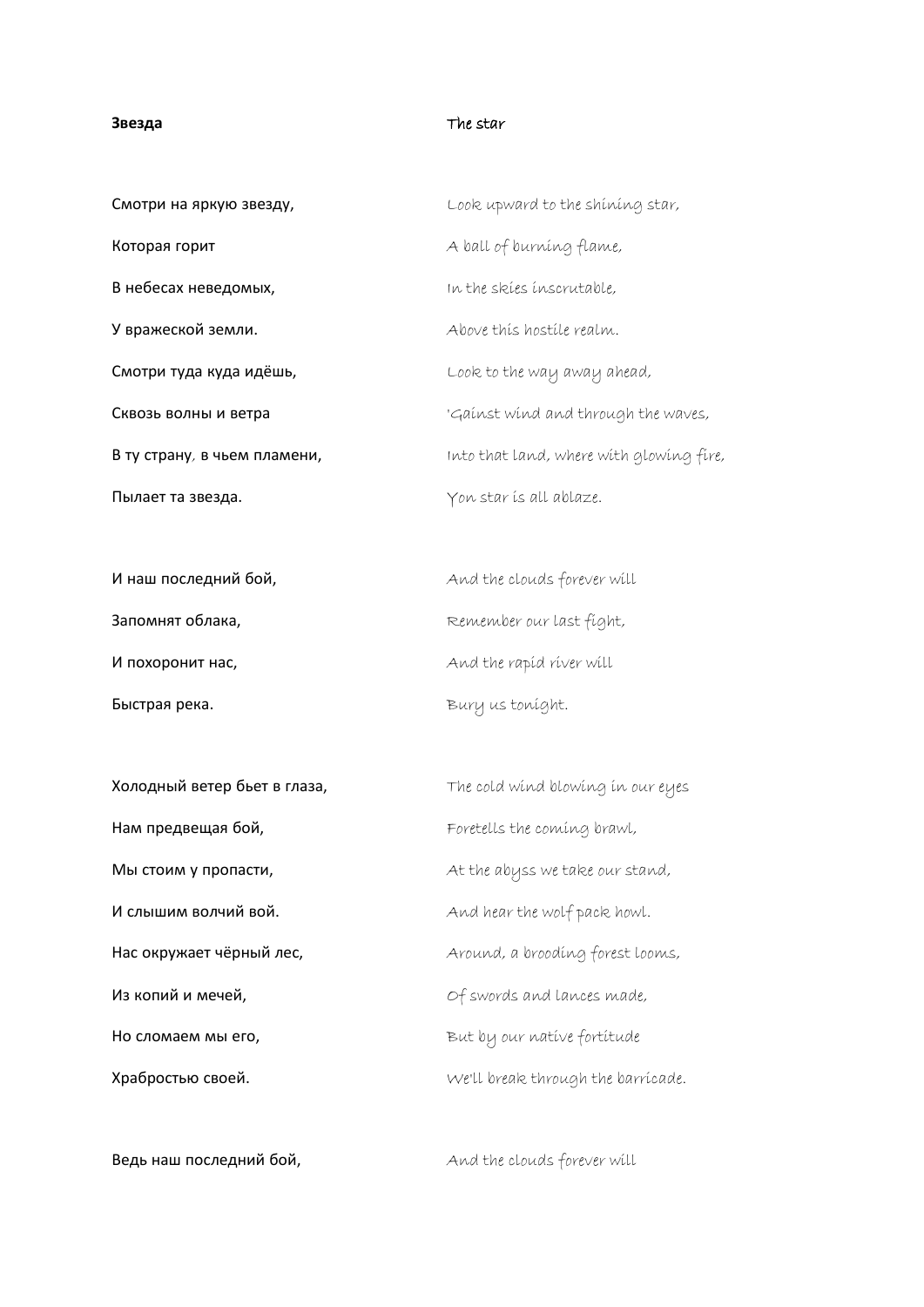| Запомнят облака, | Remember our last fight, |
|------------------|--------------------------|
| И похоронит нас, | And the rapid river will |
| Быстрая река.    | Bury us tonight.         |

**В холодные снега, Into the snowy cold,** Наша боль осталась там, **And our pain we left behind**, Kaк на траве роса. **Like dew upon the wold.** Ломалась сталь и лилась кровь, Steel was broken, blood was shed **В который уже раз, видео по не соверо в не по не по не в себя в который уже раз,** Но священная звезда, **But the holy guiding star,** 

Запомнят облака, and the member our last fight, И похоронит нас, **Manual And the rapid river will** Быстрая река. **Bury us tonight.** 

**Трупами врагов,** Me lit up the virgin snow, Идя морской тропой, **Manual State State Setters** As we cross the salty main,

**Уносит ветер стаи душ,** The wind bears off the flocks of clouds, **Вела к Валхалле нас.** Channels Ced us to Valhalla's door.

Ведь наш последний бой, **And the clouds forever will** 

Мы осветили белый снег, Then with our foes in burning piles Мы пропели над огнём, **All and we sang around the fire** Песню трёх ветров. **Of the mighty winds that blow**. BOCCЛАВИМ ОДИНУ ХВАЛУ, Manuell We'll raise our voice in Odin's praise, **И Тюр погонит наш драккар,** And Thor will speed our racing ships **Опять на смертный бой.** To the deadly fight again.